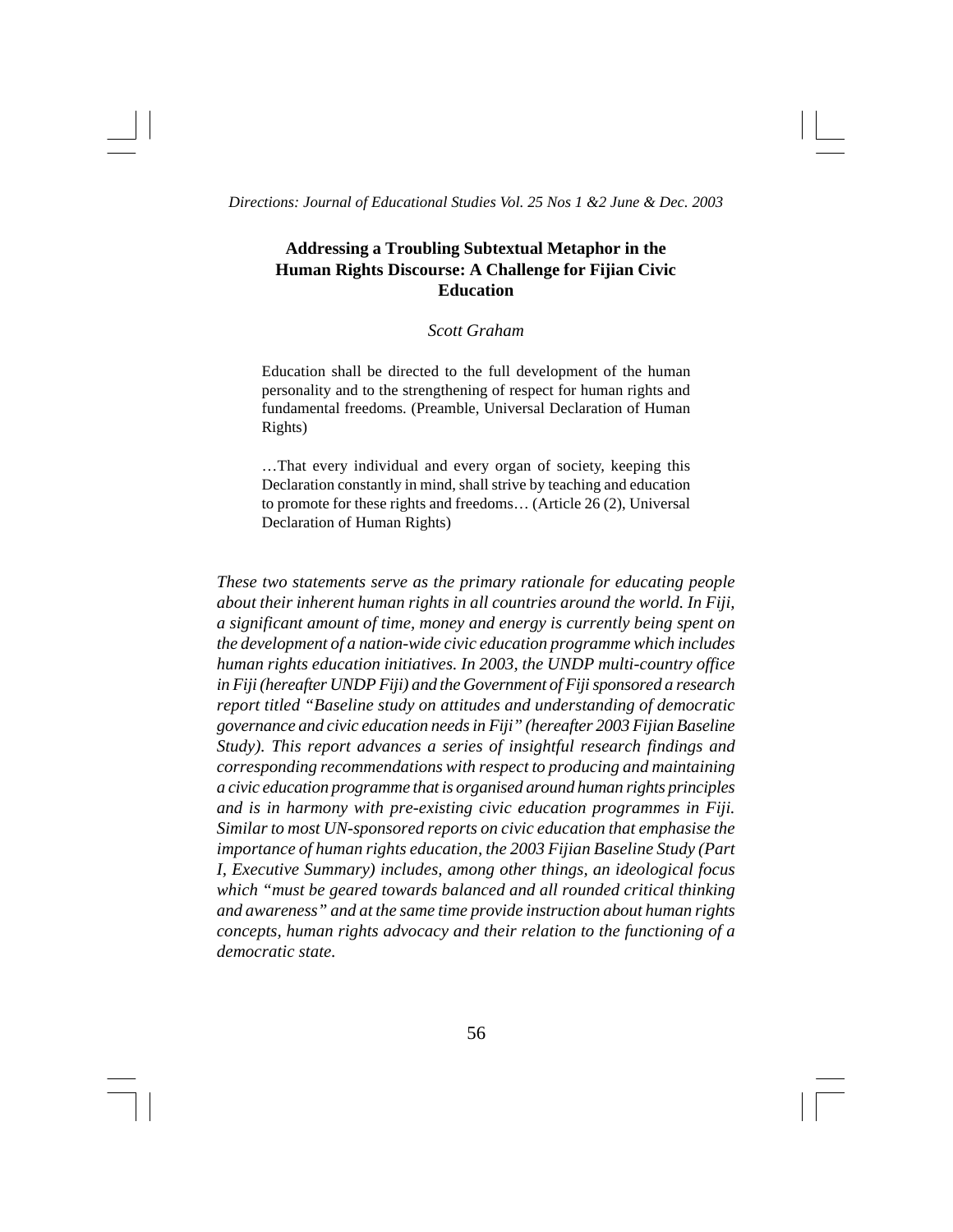Since I believe that the integration of instruction on critical thinking skills and human rights is an excellent development in civic education in Fiji, I will devote this paper to proposing a challenge to civic education in Fiji which, if embraced, would completely commit the *modus operandi* of Fijian civic education to its ideological focus. To advance my proposition, I first of all employ a social constructivist lens to look at how the human rights discourse has been socially constructed over time by a select group and, furthermore, to situate UNDP Fiji and the Fiji Government as collaborators in the social construction of the human rights discourse. Second, I conduct a discourse analysis of what are, for my purposes, a set of useful reports and recommendations that were produced by a variety of UN organisations and which contribute to the human rights education discourse in particular. The third part of my analysis consists of a discussion of a troubling subtextual metaphor described by Makau Mutua as the "savages, victims, savior" metaphor (hereafter the SVS metaphor) which he suggests functions in both the human rights discourse in general, as well as in the capillary human rights education discourses. I conclude by arguing that the ideological focus of civic education in Fiji, as is the case with all UNsupported education programmes with an emphasis on human rights education initiatives, is silent about critically examining the troubling subtextual SVS metaphor in the human rights discourse. I propose that, since civic education instructional designers and educators in Fiji continue to refine civic education and especially the human rights education initiatives within the civic education framework, they are uniquely positioned to address this pressing issue in the human rights discourse.

### **The social constructivist lens and the human rights discourse**

In order to arrive at an understanding of the troubling subtextual metaphor in the human rights discourse, it is useful to consider how the human rights discourse has been and continues to be produced. As a general category, the human rights discourse consists of a plenitude of specific interrelated categorisations which are each stitched together by multiple policy and concept papers, conversations, declarations, contestations and refutations. Like most discourses, it has developed slowly over time. How this development is understood is contingent on the frame of interpretation that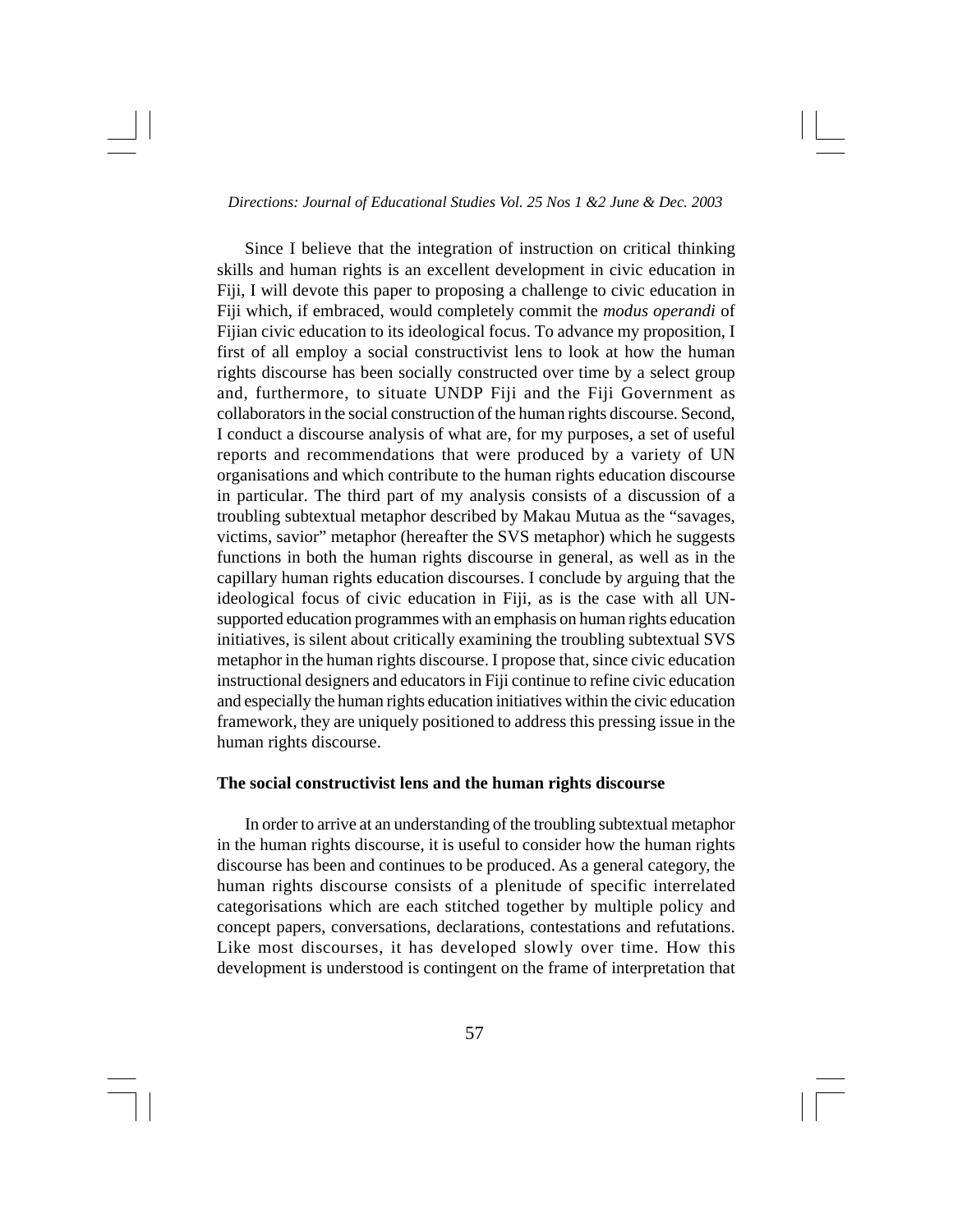one employs. The social constructivist frame enables us to see that all parts of the human rights discourse have been and continue to be authored by a select collection of individuals and organisations.

To say that the human rights discourse, and the goal towards which it strives, is socially constructed implies that ideas "in respect to human rights are created and re-created, and instantiated by human rights actors in particular socio-historical settings and conditions" (Stammers 1999). In other words, the human rights discourse as a social construction means that all parts of the discourse, such as particular reports on human rights activity, general policy frameworks, critical analyses of reports and policies, as well as the proposed techniques for deploying this knowledge, are all constructed through selective appropriations of the manifold social actions between human rights actors of past and present.

According to Mutua (1996:589), the authors of the human rights discourse can be divided into four classifications:

conventional doctrinists, who are mostly, though not exclusively, human rights activists; conceptualizers, mostly senior Western academics who systematize human rights discourse; multiculturalists or pluralists, who are mainly non-Western; and instrumentalists or political strategists, who are Western states and Western dominated inter-governmental organizations such as the United Nations and the World Bank.

Thus, the human rights discourse has been and continues to be assembled and circulated, not necessarily because every person is equal in dignity and rights, but instead because certain collections of individuals and organisations agree that particular social/economic/cultural/political/civil conditions must be in place for life to be worthy of a human being. This agreement, according to Donnelly (2003:14), is rooted in a shared moral vision of human nature which, he argues, has also been socially constructed.

Donnelly (*ibid*.) argues that the human rights discourse is "rooted in a substantive vision of [woman's] man's moral nature" and that the state and society guided by human rights "play a major role in realizing that nature." He remarks that this vision of woman's/man's moral nature is a social construct, which is to say that it is not ontologically prior to social interaction but is rather a "social project" (*ibid:*15) designed and propelled through activity related, at least partly, to the human rights discourse. In Donnelly's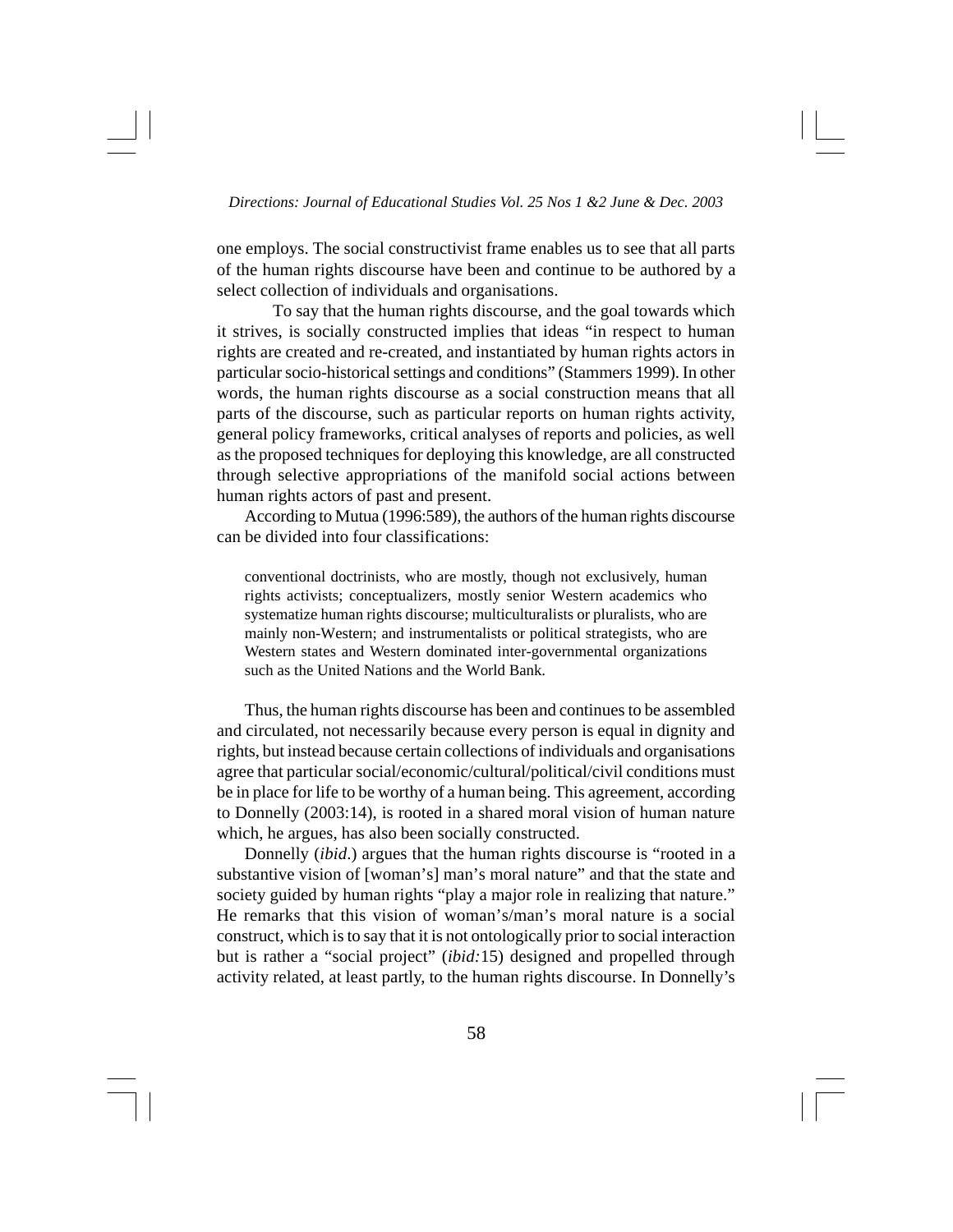view, the realisation of a deeper human moral reality requires a unique relationship between the moral vision of human nature, human rights principles and all practices related to social/economic/cultural/political/civil life (*ibid.*). He asserts that this relationship must be dialectical, which is to say that human rights must shape "political society, so as to shape human beings, so as to realize the possibilities of human nature, which provide the basis for these rights in the first place" (*ibid*:16).

An integral aspect of this dialectical process is education. Political society cannot be shaped in a democratic form that is respectful of human rights unless human rights knowledge is deployed and integrated into the activity comprising human relations of every kind. All branches of the United Nations, as well as all member states such as UNDP Fiji and the Government of Fiji, are, in their own respect, major proponents of the human rights discourse and share the responsibility for producing and transforming the conceptual framework in which human rights education is conducted. In order to understand why UNDP Fiji's and the Fiji Government's recommendation for human rights education initiatives are structured as they are, it is useful to briefly consider the historical developments of a few major ideological constructs in the UN-supported human rights education discourse that preceded the *2003 Fijian Baseline Study.*

# **Mapping the major ideological constructs of UN human rights education**

In this section, I will trace the major ideological constructions, enlargements and refinements of human rights education (hereafter HRE) that have come through the collaborating hands of UN organisations and UN member states, starting with the 1948 *Universal Declaration of Human Rights* and ending with the *2003 Fijian Baseline Study*. For several decades, the UN has funded meetings/conferences which bring together the public, UN representatives, representatives from non-governmental organisations, member state representatives and the general public to engage in discussions on human rights education. The outcomes of these meetings are generally recorded in a document or set of documents and are often used as one of many resources for human rights education initiatives. There are six documents in particular that I will attend to that, when mapped in conjunction,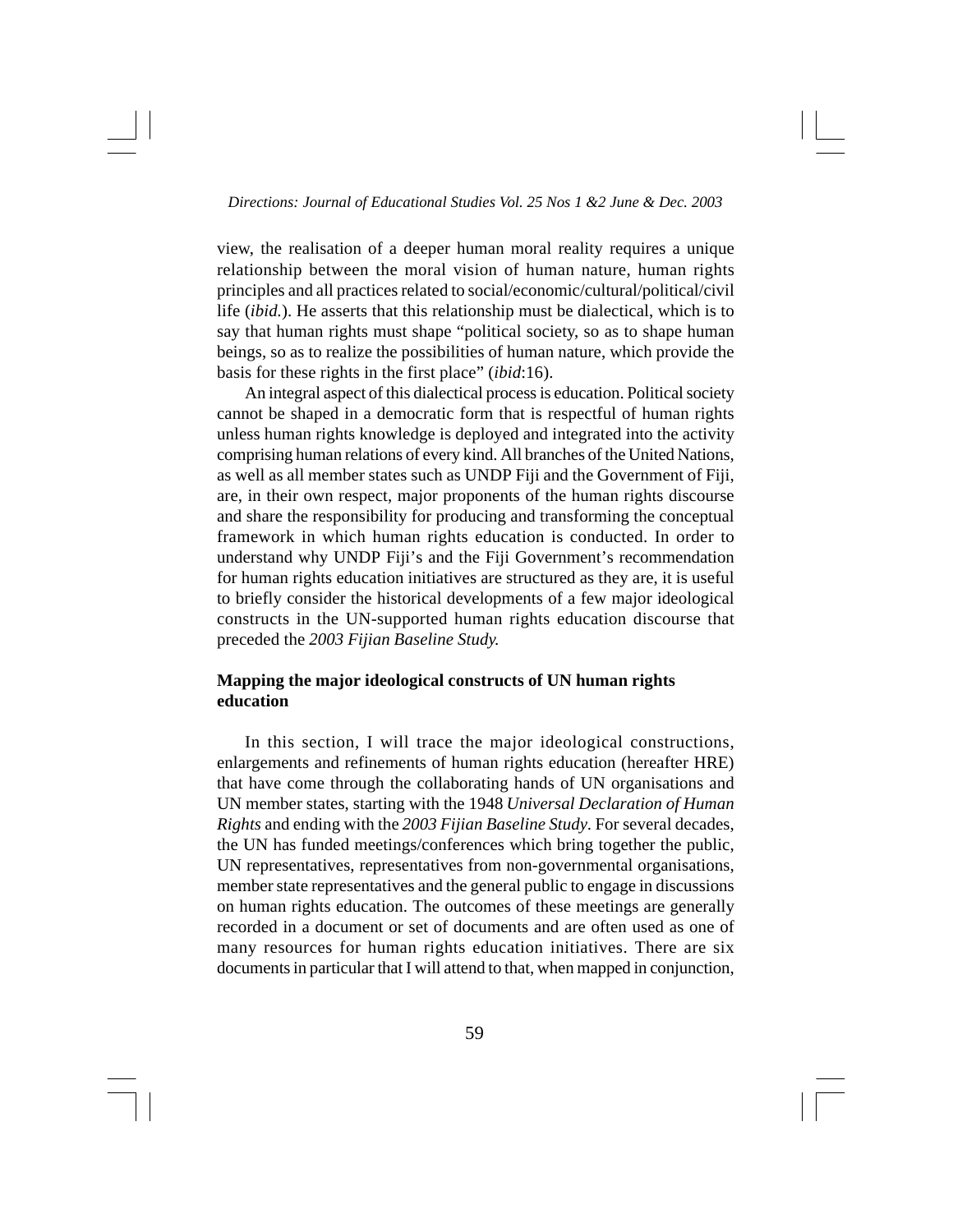highlight how UN organisations like UNESCO and UNDP in collaboration with member states and NGOs have constructed a distinctive ideological focus for HRE.

As constituting a human right itself, the origin of HRE can be traced back to the *Universal Declaration of Human Rights* of 1948. Read in the context of the preamble and Article 26 of the Declaration, HRE has a global orientation of "producing true citizens of the world, imbued with civil virtues of respect for pluralism, peace, dignity, and rights" (Baxi 1997:143) Thus, from its inception, HRE has not been solely conceived as a mechanism for transmitting information about human rights to individuals and groups. Article 29 supports this assertion by declaring that HRE aims to facilitate the "free and full development" of the human personality insofar as the individual becomes capable of claiming her/his human rights as well as fulfilling her/ his duties to the community: local, regional, national and global" (ibid:145).

These broad formulations of what HRE is supposed to do were further enlarged and refined by the hands of UNESCO in 1974. In the 1974 report by UNESCO titled *The International Practical Guide for the Implementation of the Recommendation Concerning Education for International Understanding, Cooperation and Peace and Education Relating to Human Rights and Fundamental Freedoms,* the definition of HRE is enlarged through the proclamation that HRE is a lifelong process and implies the entirety of social life, or in other words "the whole of people's personal capacities, attitudes, aptitudes and knowledge"(UNESCO 1974). Aims for HRE are also established in *The 1974 Recommendation,* each aim promoting "international understanding," "cooperation," and "peace," which are all considered as "an indivisible whole…uniting concerns of friendly relations between people and states" and of "respect for human rights and fundamental freedoms" (ibid.). In *The 1974 Recommendation*, HRE is often subsumed under the rubric of "international education" and therein emerges as entailing, among other notions: intellectual and emotional development; a sense of responsibility and of solidarity with less privileged groups (*ibid*. Article 5); meaningful opportunities for active civic training (*ibid*. Article 13); and the development of inter-cultural understanding between members of diverse cultural groups (ibid. Article 17).

Departing from the stipulations set out for HRE in *The 1974 Recommendation*, (and a series of subsequent associated documents since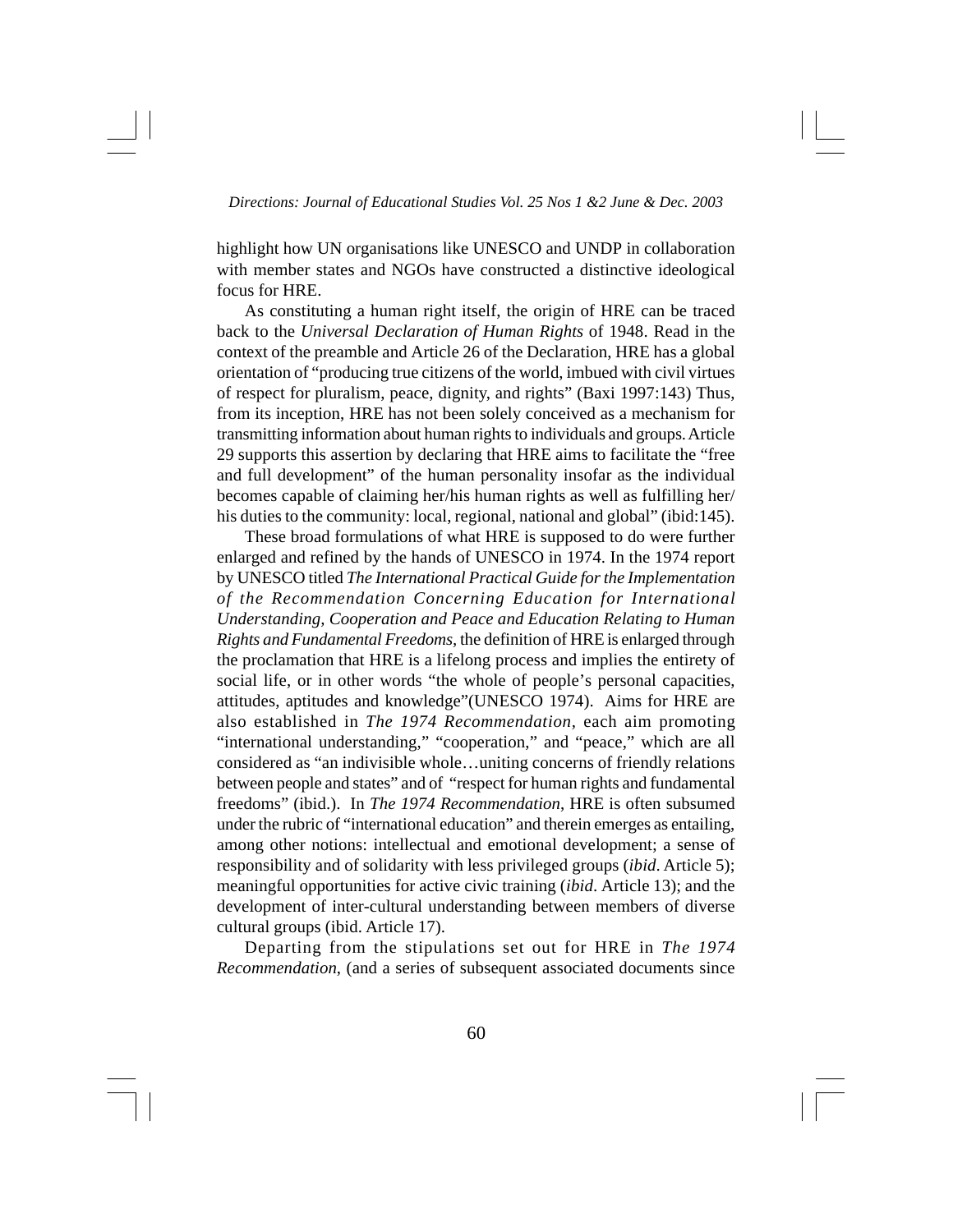1974) the *World Plan of Action on Education for Human Rights and Democracy* as conceived in Montreal in 1993 builds a set of new concepts into the framework for HRE while confirming the themes from old enumerations. *The Montreal Plan* once again establishes the concept of 'lifelong learning' as the mantelpiece of HRE while adding new target groups to the framework for HRE, namely defenders of democracy as well as the victims of human rights violations (UNESCO 1993).

Another salient feature of *The Montreal Plan* is that, unlike other policy documents on HRE, it offers three major criteria according to which the success of any HRE project can be evaluated. According to *The Montreal Plan*, an HRE project is successful when it changes "conduct leading to a denial of rights," creates a climate of "respect for all rights," and transforms the civil society in "a peaceful manner [through a] participatory model" (*ibid*.). Furthermore, *The Montreal Plan* proclaims that these aims can be more easily realised if HRE is successful at enhancing "the universality of human rights by rooting these rights in different cultural traditions," which was not explicitly stated in any of the other previous documents, although it was certainly implied. In short, *The Montreal Plan* constructs HRE as a means of democratising all societies while prescribing how HRE is to be evaluated, and furthermore innovates HRE by focusing its efforts toward victims of human rights violations.

Building upon *The Montreal Plan* (1993), as well as the statements relating to HRE in *The Universal Declaration* (1948) and *The 1974 Recommendations*, *The Vienna Declaration on Human Rights* (1994) reaffirms the pre-existing edifices in the ideological focus of HRE and innovates HRE in at least one noteworthy way. It is Section D, Part II and paragraphs 33-36 in Part I, that declare what is the new significant edifice in the ideological focus of HRE. *The Vienna Declaration's* major contribution to the HRE policy is an emphasis on HRE as a gender-specific project, one that emphasises the "human rights needs of women." In comparison to *The Montreal Plan,* which simply focused HRE efforts on an undefined victim of human rights violations, *The Vienna Declaration* refines this notion of victim by proclaiming that women are most often the victims of human rights violations and therefore should be a major target group for HRE.

As Baxi observes, *The Vienna Declaration's* formulation is noteworthy because it invites the suspension of the dichotomy between "rights" and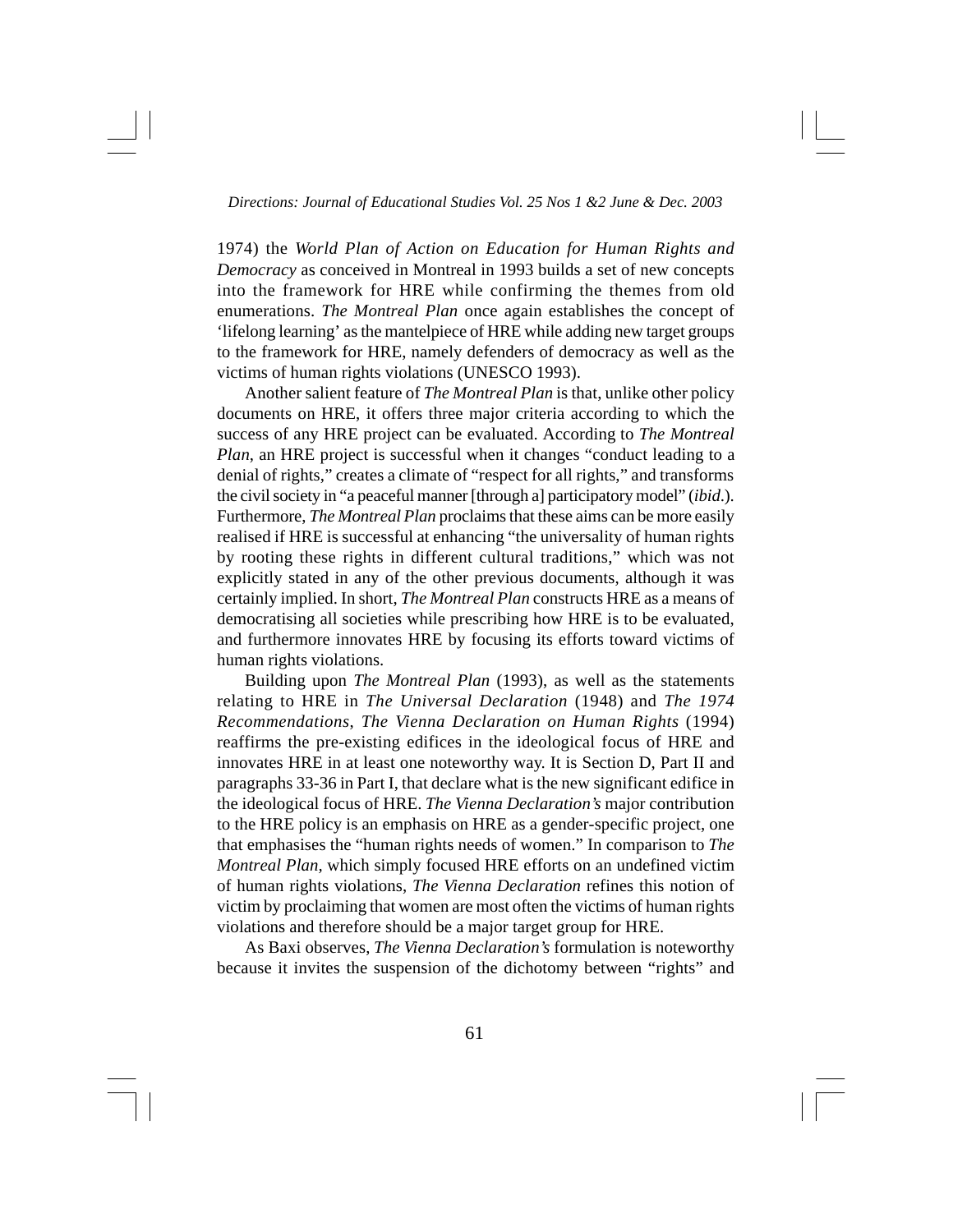"needs", signaling a significant transmutation in the human rights lexicon. Further, Baxi observes that this attempt within the human rights discourse to transmute needs into rights has important implications for HRE pedagogies in that they must address the particular needs that pertain to information, to opportunities for the exercise of rights, "to modalities and instrumentalities in the identification of violations of human rights, and to public discourse that may contest state/society assertions that either no right exists or, if it does, no violation can be said to have occurred" (Baxi 1997:148).

In contrast to the aforementioned documents, *The Draft Plan of Action for the United Nations Decade of Human Rights Education (1995-2005*) offers the most imaginative and refined formulation of HRE. Perhaps the most interesting aspect of *The Draft Plan* is its discussion on the general guiding principles of HRE. In Part Two, *The Draft Plan* suggests that HRE ought to create the "broadest possible awareness and understanding of all the norms, concepts and values" of the human rights instruments. Also of note in *The Draft Plan* is the push on HRE to move from the universal to the particular, from the abstract to the concrete. In paragraph four, *The Draft Plan* proclaims that effective HRE shall seek to centre the teachings around the learners by engaging them in "dialogue about the ways and means of transforming human rights from the expression of abstract norms to the reality of their social, economic, cultural and political conditions." Furthermore, *The Draft Plan* indicates that HRE projects should cut across hierarchies of formal/non-formal education systems, age and gender and thereby reach into dimensions beyond those affiliated with the state. Such an indication becomes clear in light of paragraph three which builds into HRE the provisions for "equal participation of women and men of all age groups and all sectors of society both in formal learning…and non-formal learning through institutions of civil society, the family and the mass media." By emphasising that HRE ought to expand its *modus operandi* to reach into all sectors of society, the UN succeeds at paving a way, at least an abstract way, through which HRE can be grafted onto any part of a given socio-historical context.

This imaginative formulation of the scope and purpose of HRE in *The Draft Plan* has been employed in conceptualising some of the recommendations for Fiji's civic education in the *2003 Fijian Baseline Study*. In Part 8 of the report, there are several articulations about the importance of involving HRE in the civic education programme in such a manner that it is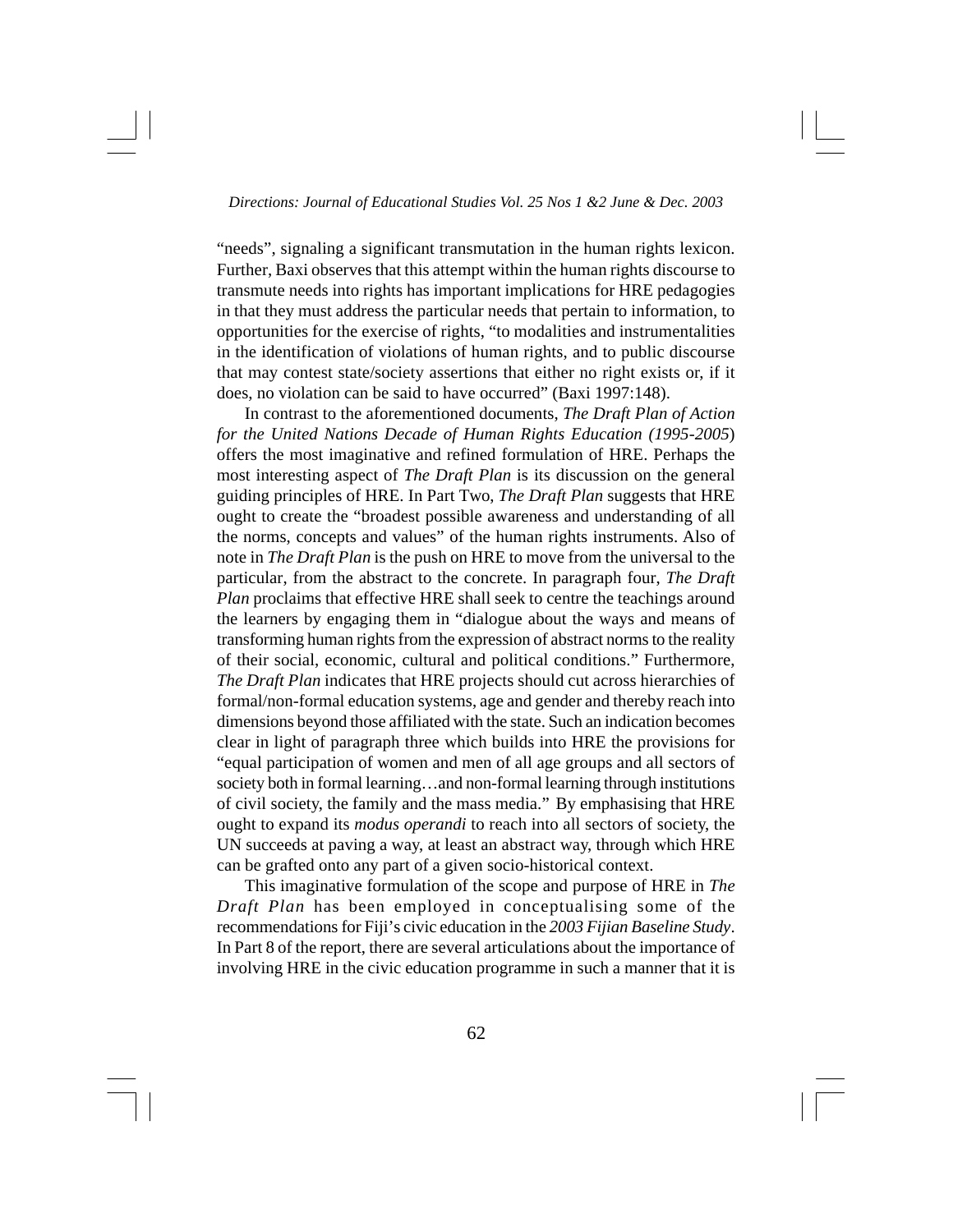neither abstract nor static (Part 8.13), that it relates to every aspect of society (Part 8.18), is gender-friendly (Part 8.11), and moreover is a learner-centered project (Part 8.19). It is clear that the *2003 Fijian Baseline Study*, as well as the other aforementioned UN recommendations for HRE, does not encourage an inert form of HRE, but instead advocates a form of HRE that is constituted with general guiding principles that are supposed to suit the given needs of any given context, and consequently can change, at least in part, according to the context in which it is operative.

In light of the foregoing analysis of HRE, it is useful to note that, since HRE is an evolving educational initiative, it is possible to conceive of HRE as having undergone transformations by way of a three-part process of production, deployment and circulation/expansion. The discourse is produced by the United Nations organisations, member states, international nongovernmental organisations and mainly (but not strictly) senior western academics; it is deployed through journals, reports, education project recommendations, policies, media; it is circulated through the power relations which comprise the net-like organisation of the major human rights knowledge producers and deployers, and it is expanded by way of innovating the techniques of producing human rights knowledge and the methods of deploying human rights knowledge so as to affect those people who have not yet been affected by the discourse.

UNDP Fiji, the Government of Fiji and all other individuals and organisations in Fiji who are contributing their efforts to the advancement of a nation-wide civic education programme that emphasises human rights education are all collaborators in the production, deployment and circulation/ expansion of the human rights discourse, and are thereby perfectly positioned to further refine what constitutes a human rights education initiative. Next, I propose an item to be considered for integration into the nation-wide civic education programme in Fiji.

## **A troubling subtextual metaphor in the human rights discourse**

The current discourse on human rights and human rights education is big on praise and small on critical examination of the subtextual metaphors implied in it as a universal project. It is for this reason that the work of Makau Mutua is important to consider when conceptualising human rights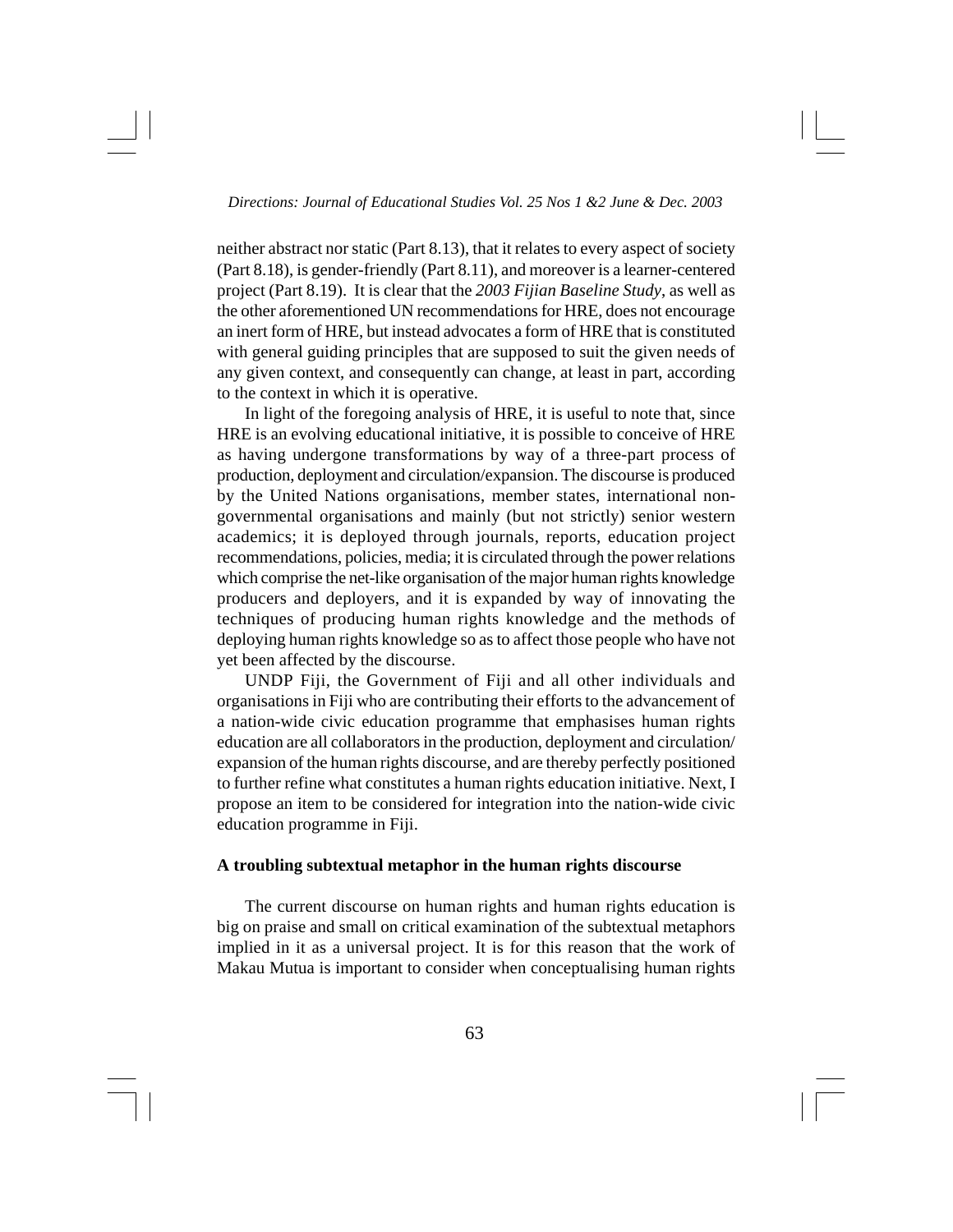education initiatives. Mutua argues that concealed within the phraseology of the human rights discourse is a damning metaphor. He names this metaphor the "savages-victims-saviors construction" or the SVS metaphor, and explains it in terms of a "three dimensional compound in which each dimension is a metaphor in itself" (Mutua 2001:202).

Mutua argues that the human rights story typically presents the state as the classic savage, who is bent on the unjust treatment of its citizens (*ibid*.). While the savage in the human rights story is played by other bodies aside from the state, it is the state that is often depicted as the main savage, one that "expresses itself through illiberal, anti-democratic, or other authoritarian culture" (*ibid*:203). The second dimension of the metaphor connotes the fact of a victim as well as the idea of victimhood: "A human being whose dignity and worth have been violated by the savage is the victim" (*ibid*: 204). Finally, the informant of universal truth, the saviour or the human rights advocacy collaborators, "the good angels who protect, vindicate, civilize, and safeguard comprises the third dimension" (*ibid*: 204). In the human rights discourse, the promise of the saviour is freedom from the barbarism of the savage state and its oppressive traditional practices. This promise is fulfilled, at least partly, by transforming society through the education of human rights principles and the application of these principles to every human relation.

So why is the SVS metaphor troubling? Well, it is troubling for two interrelated reasons. First, when we talk about human rights education initiatives using Mutua's language, we can conceive of the HRE discourse as situated within the historical continuum of the colonial project in which agents are relegated to superior and subordinate positions by way of using imported criteria to make such determinations. That is not to say that HRE is an extension of the colonial project per se, but rather that it contains traces of colonial ideology, namely the classification scheme of "savages-victimssaviors." Mutua remarks that this metaphor is damning because it represents the "arrogant and biased rhetoric" which permeated colonial thought. He goes on to say that the SVS metaphor promotes a "Eurocentric ideal" to transform non-western cultures into western or Eurocentric prototypes, or in other words to create "inferior clones, in effect dumb copies of the original" (*ibid*:205).

The second reason why it is troubling is because it is not addressed, let alone critically examined, in any UN sponsored documents related to HRE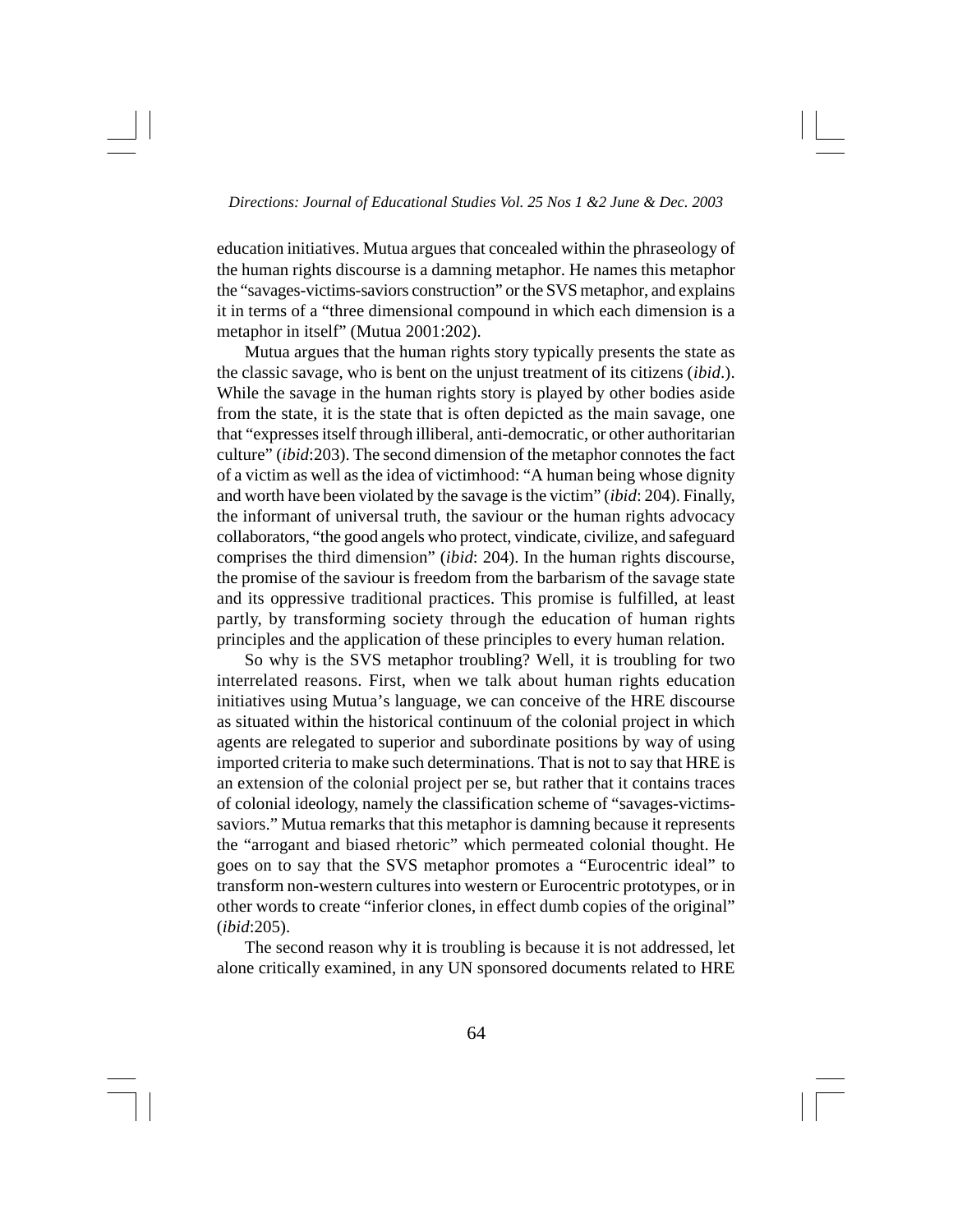initiatives, including the *2003 Fijian Baseline Study*. If we agree that this metaphor, or some version of this metaphor, is concealed in the phraseology pertaining to human rights and HRE initiatives, then we have reason to wave a cautionary flag for all those who design and conduct human rights education projects, especially those who do so under the auspices of the UN. The UN's version of HRE is troubling because it does not make any provisions for self criticality, nor does it recognise the kind of disturbing European rhetoric that the human rights discourse espouses. It is not sensitive to the presence of the subtextual SVS metaphor, nor is it disposed to being sensitive.

## **A challenge for Fiji's civic education**

In sum, UN-sponsored recommendations for HRE initiatives are constrained to include only proclamations that encourage the development of rights-bearing subjects who are critical of social/political/economic/ cultural/civic conditions related to human rights violations, but not proclamations that invite HRE participants to be critical of the western ideological underpinnings of human rights concepts and HRE initiatives. In light of the fact that the very same ideological constructs inherent to the human rights discourse are, at least partly, implied in colonial ideology, we have reason to think that the absence of provisions for critical examinations in UN-endorsed HRE invites particular aspects of colonial ideology to hide within the framework of UN recommendations for HRE, and the human rights discourse at large. If we consider the human misery that has resulted from the colonial legacy, and if we agree that parts of the ideology that underpin such a legacy exists in the human rights discourse, then teaching human rights knowledge without also teaching students to think critically about the indwelling Eurocentric ideologies becomes a dangerous undertaking.

If Fiji's civic education instructional designers and educators choose to address the troubling subtextual metaphor of the human rights discourse, they would succeed at truly advocating "all rounded critical thinking" insofar as the human rights discourse itself would not be exempt from critical inquiry. However, a question that such an assertion begs is: Would not such a critical approach to the design and implementation of human rights education projects undercut the very purpose of HRE? If we consider that human rights education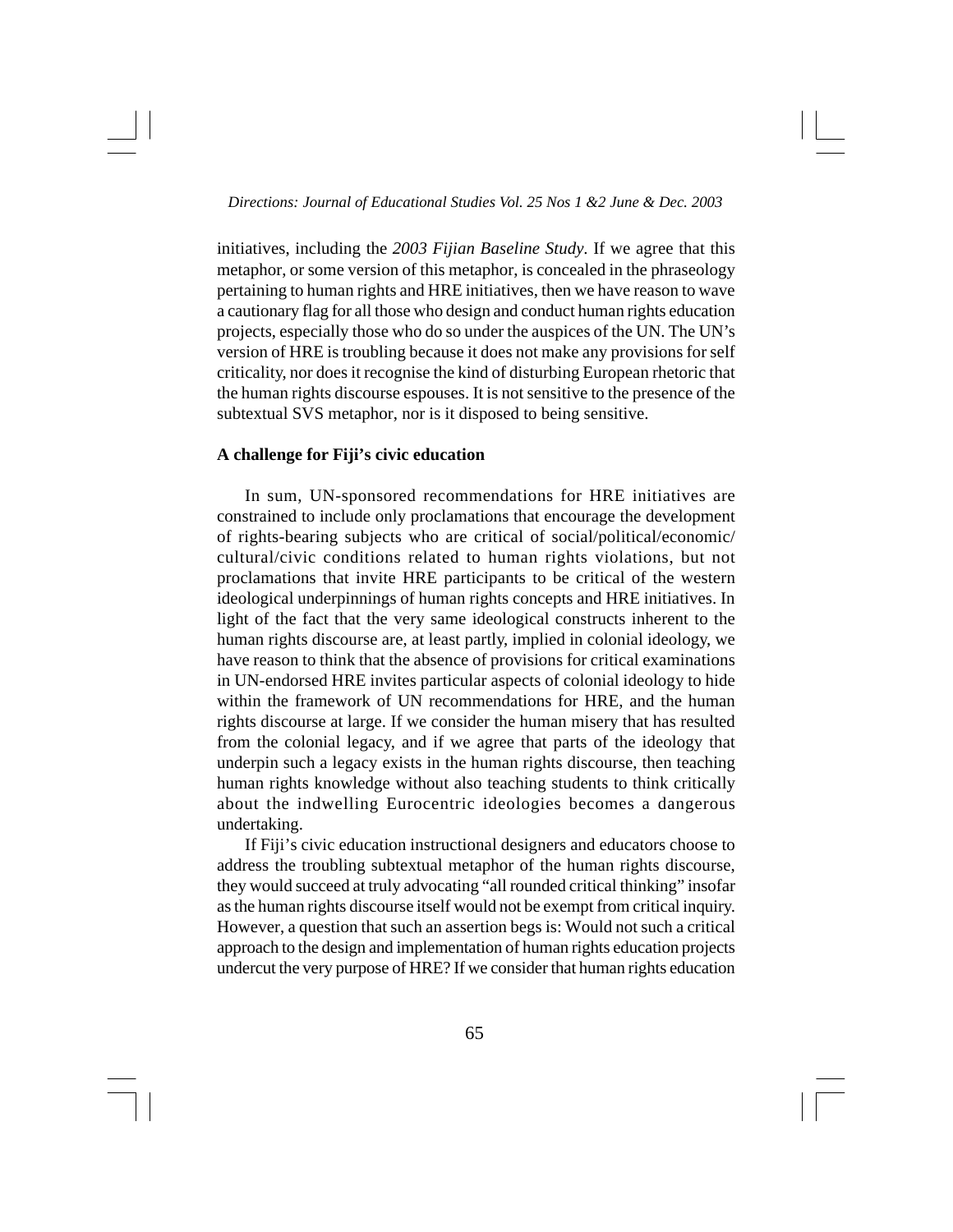projects are ordinarily designed and implemented in multiple stages over a period of time, then it is possible to integrate a critical component into the project at a latter stage in the process without undercutting the initial transmissions of information about the relevancy of the United Nations international human rights instruments. A thorough educational experience with human rights concepts ought not only include learning about what human rights are and how they can be realised; it should also include several opportunities for the individuals in question to engage in critical discussion about the ideological underpinnings of such concepts and the legacy of troubling silences about such ideological underpinnings in UN-supported HRE documents. In closing, to not invite students of human rights concepts into critical inquiry about the SVS subtextual metaphor and other related ideological underpinnings is to risk producing HRE initiatives that are dangerously close to being a form of indoctrination.

## **Bibliography**

- Baseline Study on Attitudes and Understanding of Democratic Governance and Civic Education Needs in Fiji – A joint UNDP and Government of Fiji project, May 2003.
- Baxi, Upendra (1997). "Human rights education: The promise of the third
	- millennium?" in George J. Andreopoulos and Richard Pierre Claude (eds.) *Human rights education for the twenty-first century*. Philadelphia: University of Pennsylvania Press.
- Donnelly, Jack (2003). *Universal human rights in theory and practice.* New York: Cornell University Press.
- Mutua, Makau wa (1996). "The ideology of human rights" *Va. J. Int'l L.* vol. 36.
- Mutua, Makau wa (2001). "Savages, victims and saviors: The human rights metaphor" *Harvard international law journal,* vol.42.
- Stammers, Neil (1999). "Social movements and the social construction of human rights" *Human rights quarterly,* vol.21, no.4.
- The Universal Declaration of Human Rights (1948).
- UNESCO (1974) The International Practical Guide for the Implementation of the Recommendation Concerning Education for International Understanding, Cooperation and Peace and Education Relating to Human Rights and Fundamental Freedoms. (1974).